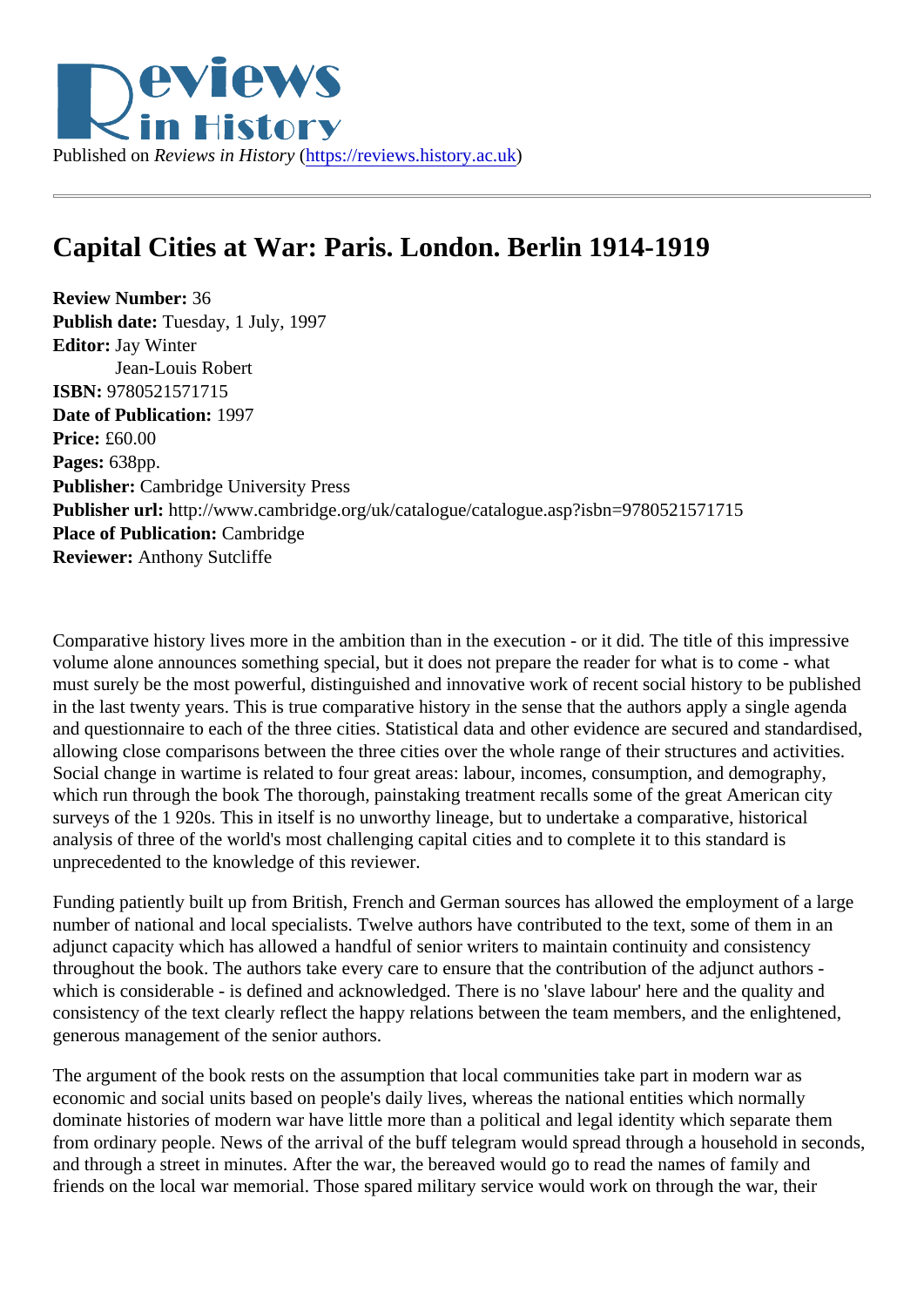employment and their attitudes almost always disturbed by the war effort. Events at national level were less important for them. The 'unknown soldier' at the Arc de Triomphe and the even more remote 'empty tomb' in Whitehall expressed a national symbolism from which the millions of dead were curiously excluded. The real people, dead and surviving, were members of local communities. Their war was a local war.

This community approach to war is not relevant only to small towns and villages, however. It allows large cities, and above all the capital cities with their wealth of documentation, to be singled out and compared. Within them, districts and neighbourhoods can often be identified as communities in their own right, linking the intimate life of the locality to the capital 'nerve centre' as a powerful machine and, sometimes, vortex of political events. However, the authors see the family and the local community of the street, the lanes, or the crossroads as the basic social unit of wartime, as in peace. This is pure orthodoxy, of course, especially among the social historians of France among whom Jean-Louis Robert is so distinguished. However, the great, socially homogeneous streets which drive across Charles Booth's East End, and the Rue Saint-Denis and other Parisian arteries old and new, enhanced by cheap transport, suggest a greater mobility by 1914. So do the richer gradations of social class, including those among manual workers. Finally, the growth of the labour movement propelled by the war, and longer hours, created more of a workplace identity. However, the concept of a local community linked to the embracing capital city unit is a very useful one and the authors have done well to develop it so clearly. Furthermore, they do not question that the people of all three cities, however local their experience, knew that they were living in the national capital and had a clear idea of where their city stopped and countryside or peripheral town began.

Moreover, a great advantage of the capital city is that a wealth of information is available. The First World War came at the end of a century of statistical progress in which social inquiries had increasingly focused on the cities. From the 1 870s Germany took the lead in the collection of urban statistics, but Britain, and to a lesser extent France, kept in touch, encouraged by the growing world statistical organisations. As large, capital cities, Berlin, London and Paris had similar institutions, so that policies and opinions can be compared. Each had a similar structure of problems, such as crime and poverty, which secured greater attention in wartime because of their likely effect on the war effort. Popular experiences were similar, and their treatment in the press and, later, in memoirs, was richer than in smaller places .

Admittedly, these are large, complex places with suburbs spreading over the official boundaries. Before social policy can be approached, much effort has to be devoted to explaining the administrative structure of the three cities. This is because their complex institutions were based to a greater or lesser degree on two or more tiers of government. The authors carry out this task very well, just as they explain the physical area of the three cities and the links between their different districts.

However, institutions and authority are never allowed to obscure the life of the people. This is a history of the masses, with the great city populations shaken by losses at the front, swept by panics and rumours, and divided by jealousies. Acknowledging recent linguistic concerns among historians, the-authors pay attention to the language of the newspaper and the music hall, seeking the meaning of war and its implications among the populace.

There were many similarities between the three cities and the problems they faced. However, the authors stress some important differences which affected the war effort and attitudes to the war. The most important was the 'system of entitlements' which determined the nature of individual benefits under the pressures of war. In London and Paris, the civil population retained the distributive share of advantages and benefits which it had enjoyed before the war. In Berlin, military needs were given priority and the implicit pact with the civilian community was broken, with basic supplies reduced and interrupted to the point where popular belief in the war was threatened. The authors maintain that this betrayal of the people affected the Berliners' contribution to the war effort, and, by 1918, their willingness to continue the war. Londoners and Parisians, while feeling keenly the losses and tribulations of the war, never gave up their allegiance to the allied cause and the unusual social and economic existence which it implied. In Berlin a sinister continuity becomes visible between the early garrison city of the Electors of Brandenburg, and the Reichshauptstadt of 1945,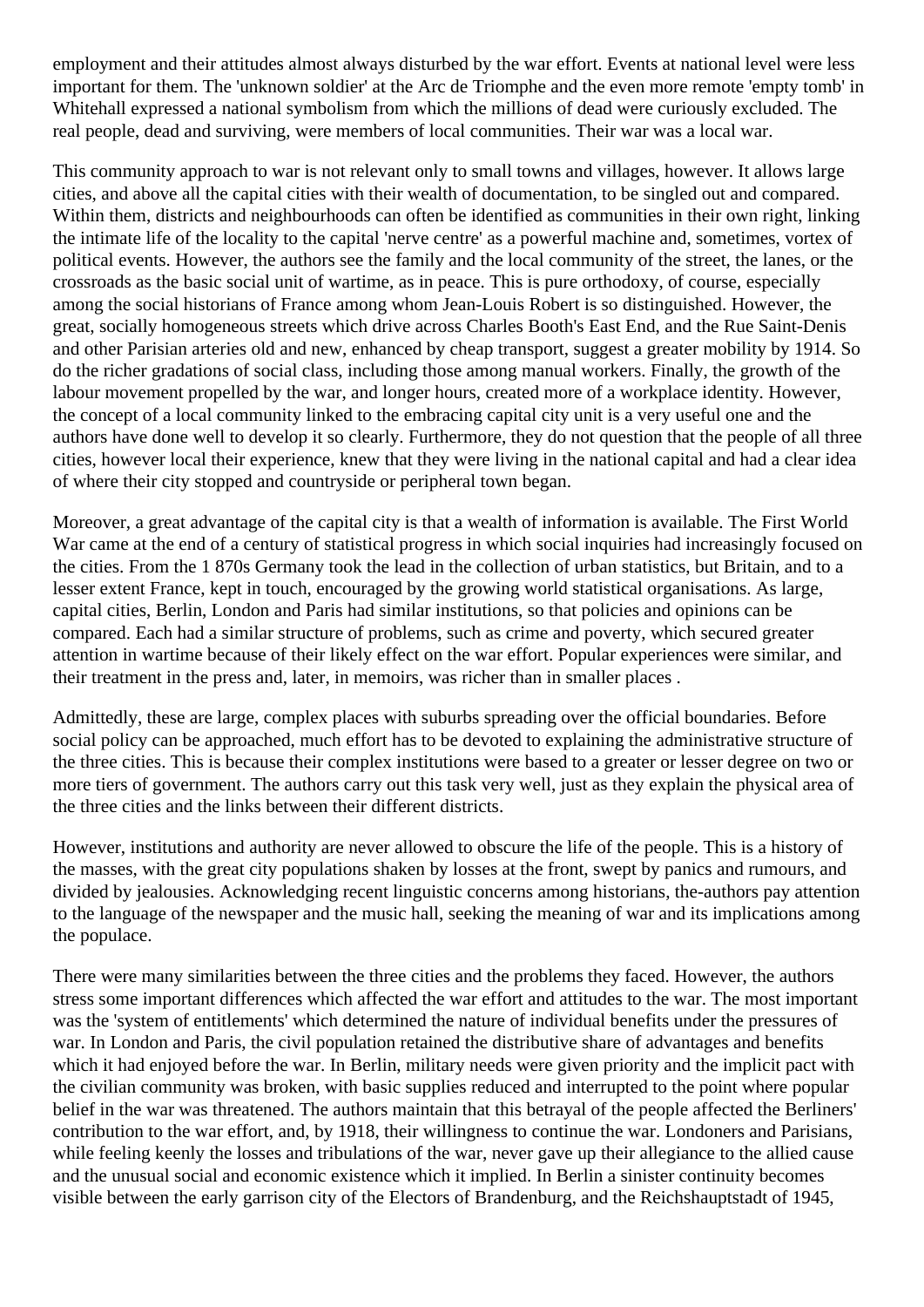defended by its cheated Volksturm. A military strand extends throughout, while London and Paris, for all their imperial pomp, never fell under military thrall after the time of Bonaparte.

Profiteers were a constant bugbear in all the cities and they are given close attention here, notably by Robert. Following Amartya Sen, the authors detect well-being in terms of fairness of distribution rather than the physical amounts available. Profiteers were seen to break the common rules of equity and they were a constant target in the press, with even honest market traders suffering from abuse during shortages. The introduction of rationing from the middle years of the war was a partial solution, but it created a clearer space for illicit trading and allowed the underground economy to carry on after the war. Here again, it was in Germany that this new phenomenon did most to destabilise post-war society. The use of numerous cartoons and other illustrations to convey the popular image of the profiteer is very productive. Set against the treatment of the urban food supply by Thierry Bonzon and Belinda Davis, this section sets up a contrast between the problems of country production and the deficiencies of urban distribution. Berlin was the main victim, with even the humble potato often unobtainable there. 'The German potato must defeat England', ran a German poster of the day. Instead, it helped defeat Germany.

It was not only food that Berlin lacked, however. By the end of the war coal distribution had slumped from adequate levels in 1914 to become a threat to the war effort and to the tolerance of the Berlin working class. Here, as in the food problem, lay the foundations of the big Berlin Communist Party from 1918, and the continuing strength of the Socialists.

Jon Lawrence's economic history of the three cities during the course of the war is rich and thorough, and, as complemented by Thierry Bonzon on mobilisation and the labour market and Joshua Cole on demobilisation, worthy of expansion into a book in itself. Britain's slow transition to full mobilisation helped London's labour to adapt to new requirements, while Paris ultimately adjusted well enough to more brutal changes. It was Berlin that was the big failure of the three, along with Germany as a whole, where an organised, war-oriented labour force never emerged. With Britain and France achieving a high level of organisation towards the end of the war, Germany's relative weakness was on the home front, rather than on the battlefield. In this sense, Berlin helped to lose the war, while Paris and London won it.

Incomes, wages and wealth are discussed in a separate section, followed by social policy. In all three cities there was a shift towards a system of public support based on the principle of rights, replacing the philanthropic approach which had still prevailed in 1914. In Berlin, however, this concept of basic rights and minimum entitlements was not fully established, a result which left Berlin and other German cities open to the shocks of the post-war years.

If food and coal were open to measures to increase supply, and to improve distribution, housing was not. New housing in the big cities was out of the question, while the arrival of extra labour for metropolitan war industries was bound to increase rents. In all three cities the solution was rent control, which undermined the property owners and put tenants in a stronger position to resist the effects of inflation. As a means of distribution, however, rent controls were ineffective and overcrowding existed side by side with underoccupation. Following Martin Daunton, this account suggests that house-owners were the only men of property to suffer from the war, making the post-war extension of the public housing sector inevitable in all three countries.

The study rests on a great volume of comparative statistics and these are the product of great effort and care. Equivalent categories have been established with perception. Much of the account rests on tables and graphs and there is a long statistical appendix. This firm base allows the authors to identify trends and comparisons which are of national as well as local importance, with international variations in living standards, for instance, underlying a variety of social phenomena and attitudes.

Understandably, demography is given thorough attention, at the hands of Jean-Louis Robert. Census and health statistics are rich in each city and the categories are universally comparable. There are some problems